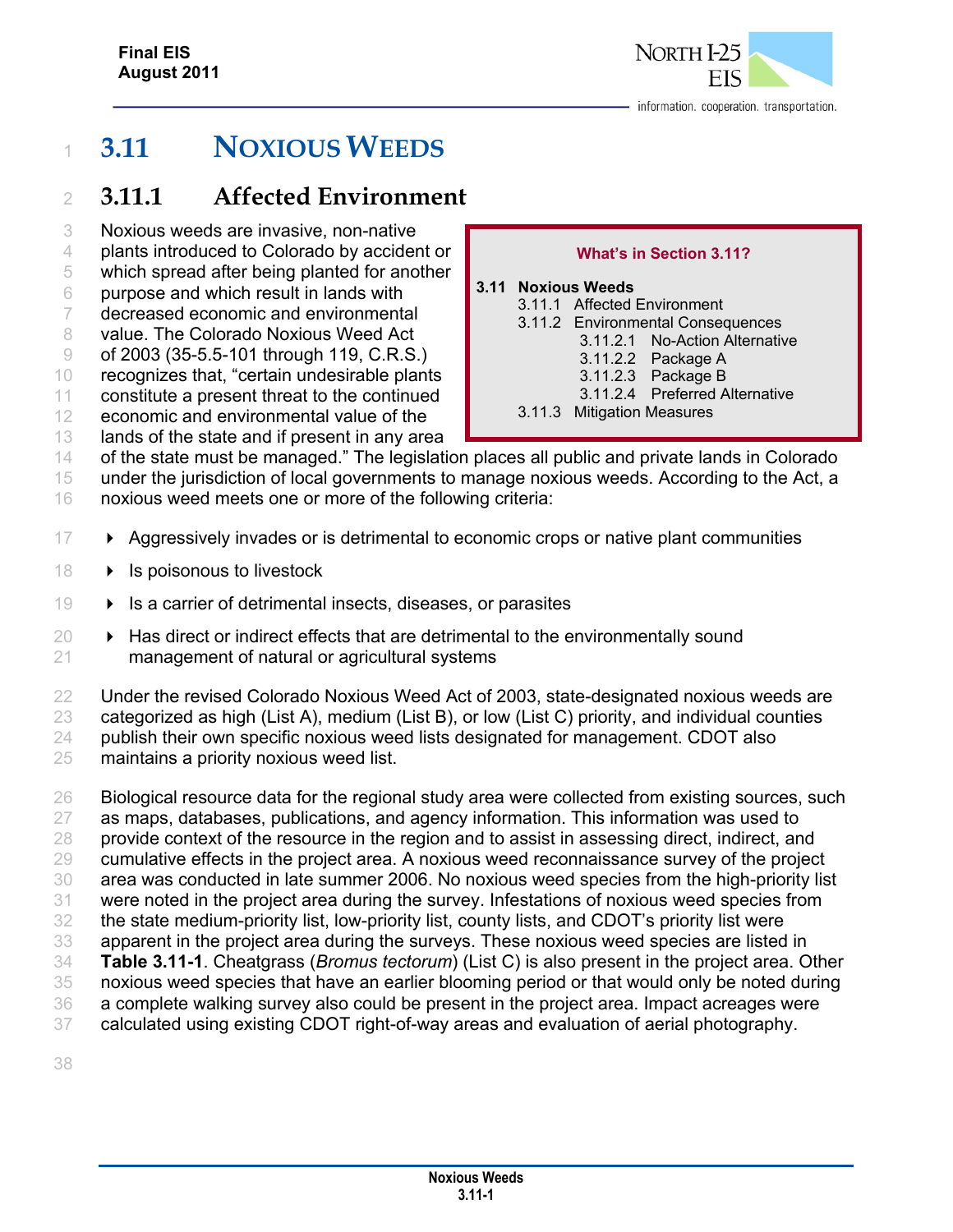

#### 1 **Table 3.11-1 State of Colorado, County, and CDOT Weed List Species Observed in**  2 **the Regional Study Area**

| Common<br>Name /<br><b>Scientific</b><br><b>Name</b> | Colorado<br><b>Noxious</b><br><b>Weed List</b> | <b>Adams</b><br>County<br>Weed<br>List | <b>Boulder</b><br>County<br>Weed<br>List | Broom-<br>field<br>County<br><b>Weed List</b> | <b>Denver</b><br>County<br>Weed<br>List | Larimer<br>County<br>Weed<br>List | Weld<br>County<br>Weed<br><b>List</b> | <b>CDOT</b><br><b>Priority</b><br>Weed<br>List |
|------------------------------------------------------|------------------------------------------------|----------------------------------------|------------------------------------------|-----------------------------------------------|-----------------------------------------|-----------------------------------|---------------------------------------|------------------------------------------------|
| Canada thistle<br>(Cirsium<br>arvense)               | B                                              | Yes                                    | Yes                                      | Yes                                           | Yes                                     | Yes                               | Yes                                   | Yes                                            |
| Common<br>mullein<br>(Verbascum<br>thapsus)          | $\mathsf C$                                    |                                        |                                          |                                               |                                         |                                   | Yes                                   |                                                |
| Common teasel<br>(Dipsacus<br>fullonum)              | B                                              |                                        | <b>Yes</b>                               |                                               |                                         |                                   | Yes                                   |                                                |
| Field bindweed<br>(Convolvulus<br>arvensis)          | $\mathsf{C}$                                   | Yes                                    |                                          | Yes                                           |                                         |                                   | Yes                                   |                                                |
| Leafy spurge<br>(Euphorbia<br>esula)                 | B                                              | Yes                                    | Yes                                      | Yes                                           | Yes                                     | Yes                               | Yes                                   |                                                |
| Puncture vine<br>(Tribulus<br>terrestris)            | $\mathsf{C}$                                   |                                        |                                          |                                               |                                         |                                   | Yes                                   |                                                |
| Russian olive<br>(Elaeagnus<br>angustifolia)         | B                                              |                                        |                                          |                                               |                                         |                                   | Yes                                   | Yes                                            |
| Salt cedar/<br><b>Tamarisk</b><br>(Tamarix sp.)      | B                                              | Yes                                    | Yes                                      |                                               |                                         | Yes                               | Yes                                   | Yes                                            |
| Scotch thistle<br>(Onopordum<br>acanthium)           | B                                              |                                        | Yes                                      | Yes                                           | Yes                                     |                                   | Yes                                   | Yes                                            |

Note: Since there are no improvements proposed within Jefferson County, six counties were discussed within the regional study area.

# <sup>3</sup> **3.11.2 Environmental Consequences**

4 Noxious weeds are widespread throughout the project area due to past and present land use practices. These species have an adaptive ability to colonize disturbed areas very rapidly while out-competing existing vegetation species and reducing the viability and usable habitat for wildlife species (see **Section 3.10** *Vegetation* and **Section 3.12** *Wildlife* for further discussion 8 of impacts to these resources). Noxious weed populations typically colonize and are a frequent problem in areas that have had recent ground or soil disturbances. Based on proposed project 10 activities, the environmental consequences for spread of noxious weeds would be greater in areas that would be impacted by expansion of the roadway or addition of rail lines or express 12 lanes due to the greater disturbance of soil within the project area. Approximate impact acreages for soil disturbances were calculated using an average percentage of soil disturbance based on the impacts to vegetation communities as described in **Section 3.10** *Vegetation*. Impact acreages are generalized and provided here for the purpose of comparative analysis.

> **Noxious Weeds 3.11-2**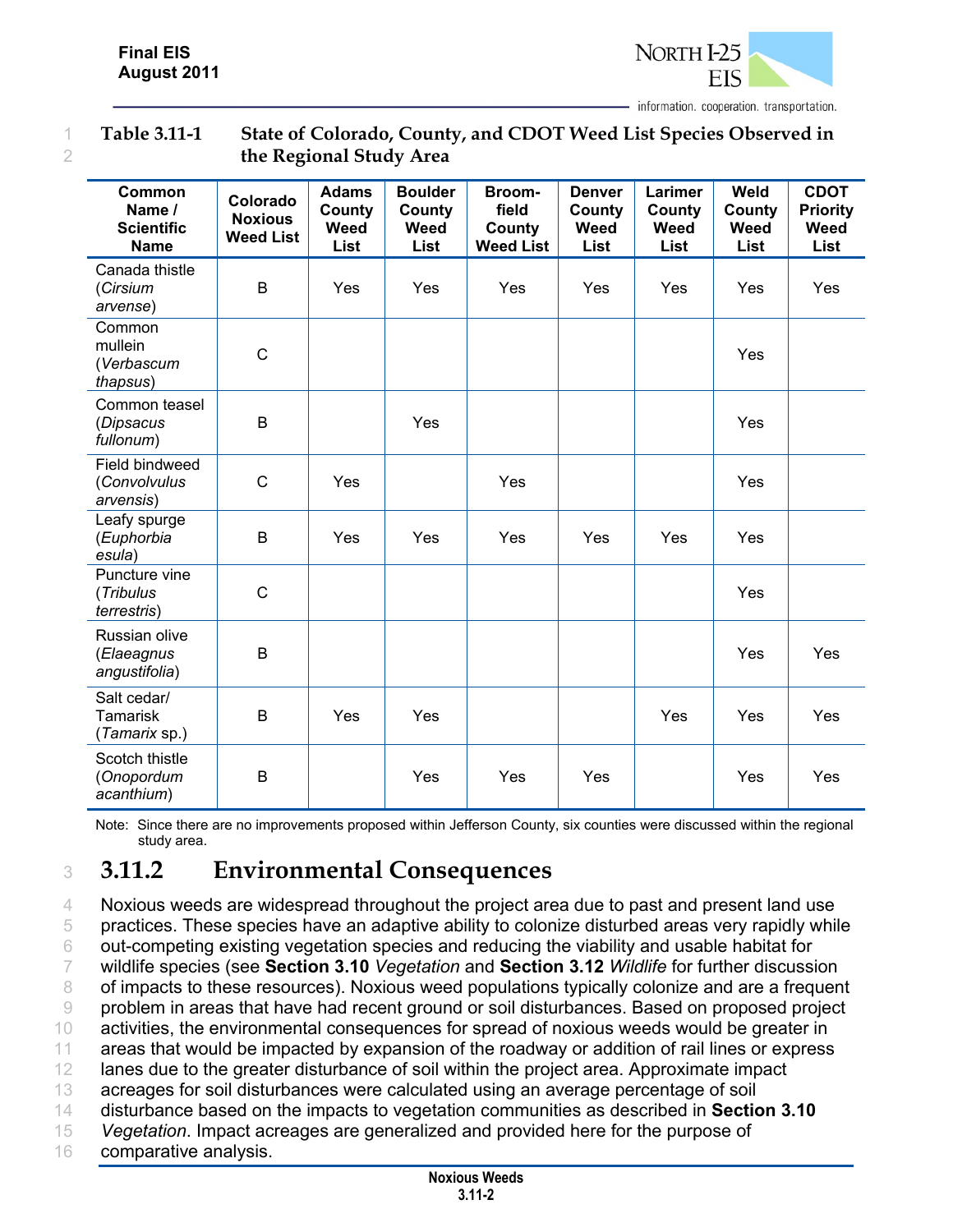

information, cooperation, transportation.

- Impacts common to all build alternatives include potential disturbance to natural resources due
- to the establishment and spread of noxious weeds. Noxious weeds alter natural vegetation
- communities, sometimes outcompeting native species and degrading the natural functions of

native vegetation communities. Within the project area, the most prevalent natural vegetation

- communities are native prairie and riparian corridors. Encroachment of noxious weeds into
- these areas will inhibit natural functions within the native communities, with noxious weeds
- outcompeting native species and decreasing the available habitat to wildlife.
- Sensitive wildlife species, including Preble's meadow jumping mouse, are dependent on
- riparian corridors for nesting and dispersal and will be affected by the further establishment
- and spread of noxious weeds in riparian areas throughout the project area.
- 11 The potential for noxious weeds to establish and spread onto public lands such as parks and
- 12 open spaces, and agricultural areas throughout the project area, is present for all build
- alternatives. Implementation of mitigation measures can decrease the likelihood of the
- introduction and further establishment of noxious weeds as a result of the build alternatives
- and are described in greater detail in **Section 3.11.3** *Mitigation Measures.*
- **3.11.2.1 NO ACTION ALTERNATIVE**
- Because the No-Action Alternative includes plans for structure replacement (e.g., SH 392
- interchange) it would contribute to the spread of noxious weeds. However, given the relatively
- limited scope of the No-Action Alternative, impacts would be less substantial than the impacts
- described below for the build alternatives.

## **3.11.2.2 PACKAGE A**

- Package A includes safety improvements, construction of additional general purpose and
- auxiliary lanes on I-25, structural upgrades, and the implementation of commuter rail and bus
- service. This alternative is described in detail in **Chapter 2** *Alternatives*.

### *Safety Improvements*

- Under Package A, major and minor safety improvements would occur between SH 1 and
- SH 14 (A-H1). Soil disturbance (approximately 26 acres) caused by construction equipment
- could increase the spread of Canada thistle and leafy spurge into open areas.

## *General Purpose Lanes*

- Under Package A, one additional northbound general purpose lane and one additional
- southbound general purpose lane would be constructed between SH 14 and SH 60 plus
- auxiliary lanes between Harmony Road and SH 60 (A-H2) and between SH 60 and E-470
- (A-H3). Soil disturbance (approximately 172 acres) caused by construction equipment could
- increase the spread of noxious weeds on roadsides and possibly introduce new noxious weed
- species. Ground disturbance caused by construction projects are often colonized by noxious
- weed species preventing the establishment of native vegetation. Soil disturbance along the
- banks of streams could increase the invasion and establishment of tamarisk, which threatens
- native riparian trees and shrubs. Various streams lie within the project alignment, including the
- St. Vrain and Big Thompson rivers.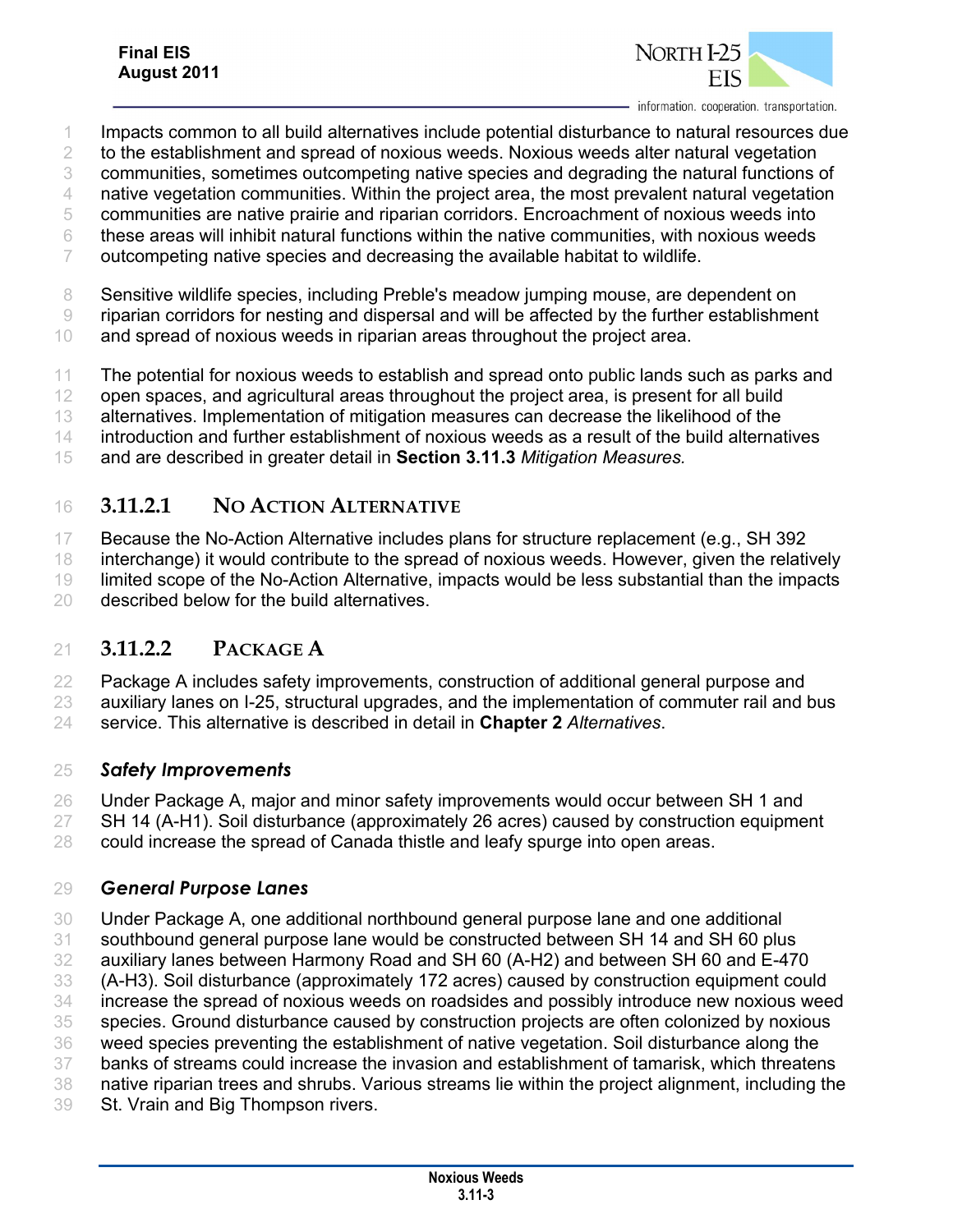

- In general, a wide variety of noxious weeds are present in Weld County (see **Table 3.11-1**);
- 2 therefore, areas impacted by project activities in Weld County would be impacted by further
- invasion and establishment of weedy species of concern, including field bindweed and Canada
- thistle.

#### *Structure Upgrades*

- Package A would provide structural upgrades between E-470 and US 36 (A-H4). Soil
- 7 disturbance caused by construction equipment in the project area could increase the spread of
- 8 noxious weeds in open and residential areas.

#### *Commuter Rail*

- Package A includes a double-tracked commuter rail line using the existing BNSF railroad track
- plus one new track from Fort Collins to downtown Longmont (A-T1). Also included would be a
- new double-tracked commuter rail line that connects this point to the FasTracks North Metro
- end-of-line station in Thornton (A-T2). It is anticipated that impacts associated with weed
- 14 populations would occur from construction activities involved with rail construction,
- maintenance facilities, park and ride facilities, and rail stations. Soil disturbance
- (approximately 102 acres) caused by construction equipment could increase the spread of
- leafy spurge and Canada thistle into open and residential areas, as well as patches of native
- prairie that lie within the rail alignment.

#### *Commuter Bus*

- Package A includes commuter bus service and bus stations between Greeley, Denver, and
- 21 Denver International Airport (DIA). The bus routes proposed for Package A would run along
- existing roadways and thus would not contribute to the spread of noxious weeds, but soil
- disturbance (approximately 5 acres) caused by construction equipment at station locations
- could increase the spread of noxious weeds in open and residential areas.

## **3.11.2.3 PACKAGE B**

- Package B includes construction of safety improvements, tolled express lanes on I-25, and the implementation of bus rapid transit service. This alternative is described in detail in **Chapter 2** *Alternatives*.
- 

### *Safety Improvements*

- Under Package B, major and minor safety improvements would occur between SH 1 and
- SH 14 (B-H1). Soil disturbance (approximately 25 acres) caused by construction equipment
- could increase the spread of Canada thistle and leafy spurge into open areas.

### *Tolled Express Lanes*

Under Package B, a northbound and southbound tolled express lane would be constructed

- from SH 14 to SH 60, SH 60 to E-470, and E-470 to US 36; the exception being the section
- between Harmony Road and SH 60, which would include two tolled express lanes in each direction. The consequences of construction of tolled express lanes would be similar to that of
- Package A for the alignments between SH 14 and E-470. Soil disturbance (approximately
- 241 acres) caused by construction equipment could increase the spread of noxious weeds on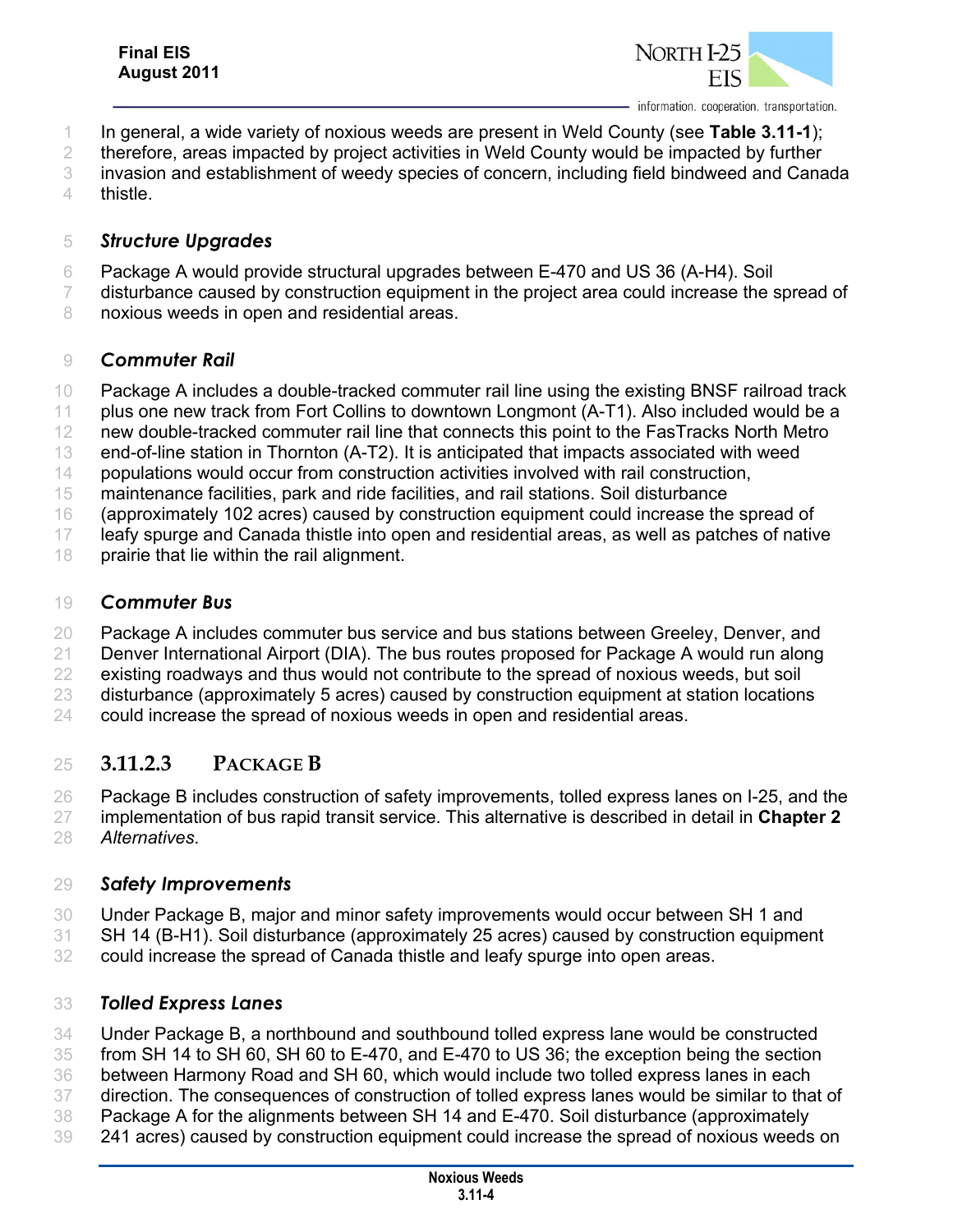

information. cooperation. transportation.

- roadsides and possibly introduce new noxious weed species. Ground disturbance caused by
- 2 construction projects are often colonized by noxious weed species preventing the
- establishment of native vegetation. Soil disturbance along the banks of streams could increase
- the invasion and establishment of tamarisk, which threatens native riparian trees and shrubs.
- Various streams lie within the project alignment, including the St. Vrain and Big Thompson
- rivers.
- In general, a wide variety of noxious weeds are present in Weld County (see **Table 3.11-1**);
- 8 therefore, areas impacted by project activities in Weld County could be impacted by further
- invasion and establishment of weedy species of concern, including field bindweed and Canada
- thistle.

11 For the project area between E-470 and US 36, soil disturbance would lead to an increase in

the spread of noxious weeds in open and residential areas, including several small wetlands

- that lie within the rail alignment. Weedy species of concern in this area include leafy spurge
- 14 and Canada thistle.

#### *Bus Rapid Transit*

16 Package B includes bus rapid transit from Fort Collins and Greeley to Denver and to DIA. The

- bus routes proposed for Package B would run along existing roadways and thus would not contribute to the spread of noxious weeds.
- Minor impacts in the form of soil disturbance (approximately 5 acres) caused by construction of
- 20 bus rapid transit stations and park and ride facilities could increase the spread of leafy spurge
- and Canada thistle into open and residential areas, as well as patches of native prairie adjacent to the facilities.

## **3.11.2.4 PREFERRED ALTERNATIVE**

 The Preferred Alternative includes construction of additional general purpose lanes on I-25, the implementation of commuter rail, I-25 express bus improvements and a commuter bus

service. This alternative is described in detail in **Chapter 2** *Alternatives*.

### *I-25 Highway Improvements*

28 The Preferred Alternative includes buffer-separated tolled express lanes in each direction of I-25. One general purpose lane would be added in each direction of I-25 from SH 14 to SH 66,

- and 16 existing interchanges would be upgraded. Soil disturbance (approximately 198 acres)
- caused by construction equipment could increase the spread of noxious weeds on roadsides
- and possibly introduce new noxious weed species. Ground disturbance caused by
- construction projects are often colonized by noxious weed species preventing the
- establishment of native vegetation. Soil disturbance along the banks of streams could increase
- the invasion and establishment of tamarisk, which threatens native riparian trees and shrubs.
- Various streams lie within the project alignment, including the St. Vrain and Big Thompson
- rivers.
- In general, a wide variety of noxious weeds are present in Weld County; therefore, areas
- impacted by project activities in Weld County would be impacted by further invasion and
- establishment of weedy species of concern, including field bindweed and Canada thistle.
-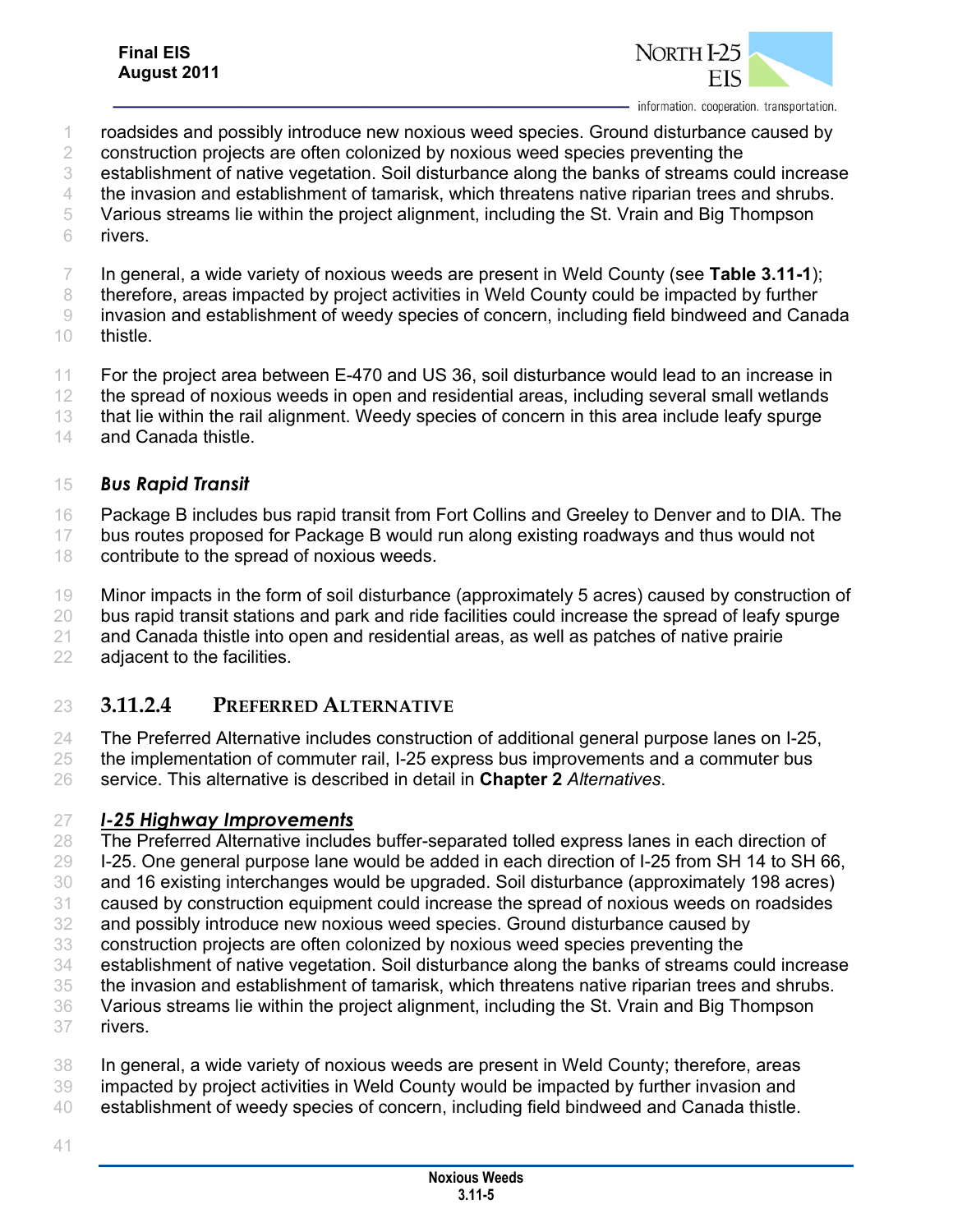

information, cooperation, transportation.

- For the project area between E-470 and US 36, soil disturbance would lead to an increase in
- 2 the spread of noxious weeds in open and residential areas, including several small wetlands
- that lie within the rail alignment. Weedy species of concern in this area include leafy spurge
- and Canada thistle.

#### *Commuter Rail (Fort Collins to North Metro)*

The Preferred Alternative includes commuter rail transit service from Fort Collins to the

- anticipated FasTracks North Metro end-of-line in Thornton. A maintenance road has been
- 8 added along part of the BNSF line. The rail line would be largely single-track with passing
- tracks at four locations. It is anticipated that impacts associated with weed populations would
- occur from construction activities involved with rail construction, maintenance facilities, park
- 11 and ride facilities, and rail stations. Soil disturbance (approximately 55 acres) caused by 12 construction equipment could increase the spread of leafy spurge and Canada thistle into open
- and residential areas, as well as patches of native prairie that lie within the rail alignment.
- Noxious weed impacts associated with the commuter rail component of the Preferred
- 15 Alternative would affect a smaller area of disturbance than the commuter rail component in
- Package A (see **Section 3.10** *Vegetation*) for vegetation impacts.

### *I-25 Express Bus (Fort Collins/Greeley to Denver/DIA)*

- 18 The Preferred Alternative includes express bus service from the northern communities of Fort
- Collins and Greeley to downtown Denver and to DIA. The bus routes would use the proposed
- express lanes along I-25. The consequences of construction of tolled express lanes are
- discussed in the I-25 Highway Improvements component.
- 22 Impacts in the form of soil disturbance (approximately 13 acres) caused by construction of
- express bus stations could increase the spread of leafy spurge and Canada thistle into open
- and residential areas, as well as patches of native prairie adjacent to the facilities.

### *US 85 Commuter Bus (Greeley to Denver)*

- 26 The Preferred Alternative includes commuter bus service along US 85 connecting Greeley to
- 27 downtown Denver. In general, the proposed bus routes would run along existing roadways and thus would not contribute to the spread of noxious weeds.
- Five proposed commuter bus stations and a maintenance facility would result in permanent
- impacts and soil disturbance (approximately 3 acres) caused by construction equipment.
- Construction of these facilities could increase the spread of noxious weeds into adjacent and
- open areas.
-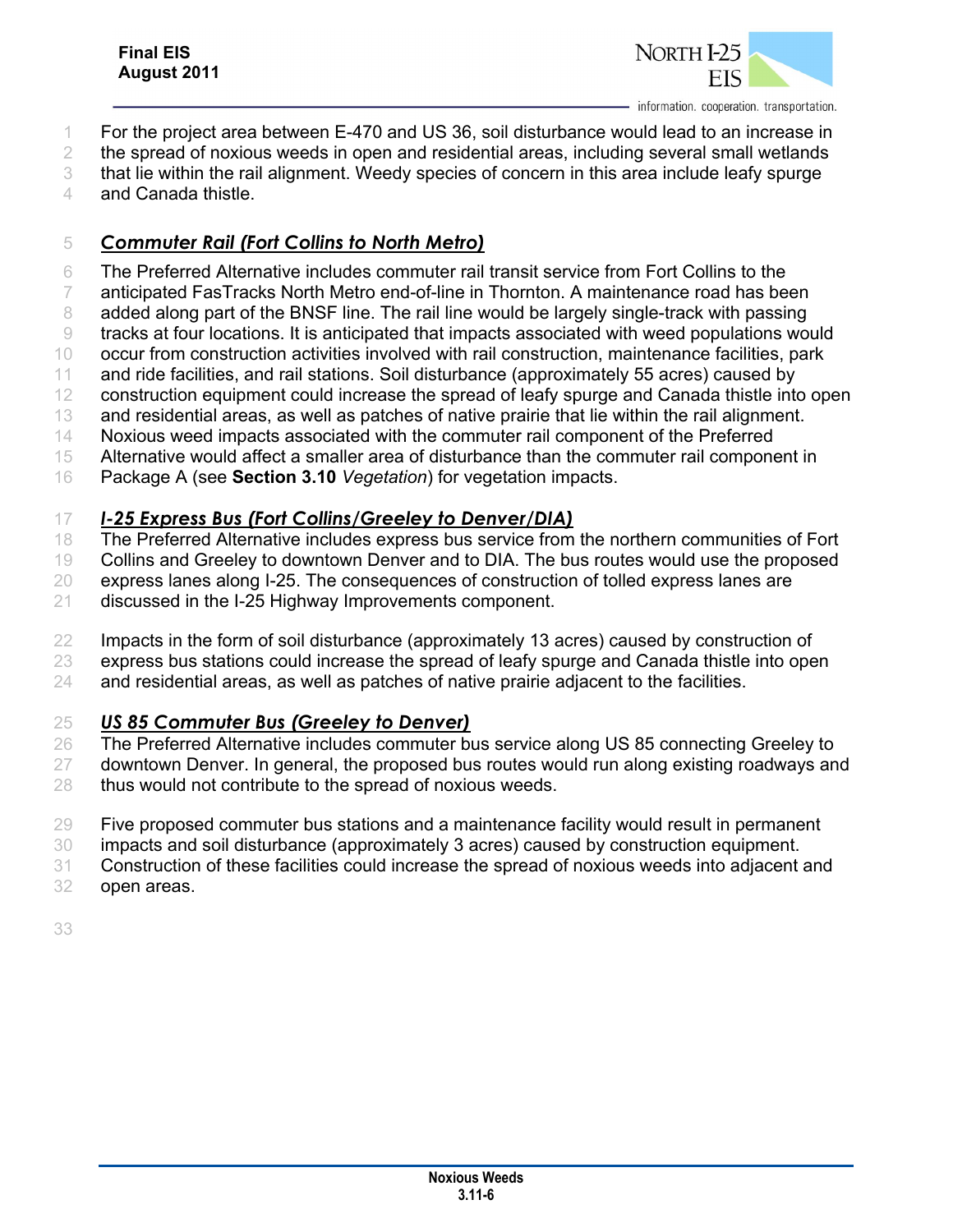

#### 1 **3.11.2.5 SUMMARY OF DIRECT IMPACTS**

2 **Table 3.11-2** summarizes direct impacts associated with the No-Action and build alternatives.

#### 3 **Table 3.11-2 Summary of Direct Impacts**

| <b>Alternative</b>           | <b>Noxious Weeds Direct Impact</b><br>(acreage of soil disturbance) |  |  |  |  |
|------------------------------|---------------------------------------------------------------------|--|--|--|--|
| No-Action Alternative        | 0.0                                                                 |  |  |  |  |
| Package A                    | 305                                                                 |  |  |  |  |
| Package B                    | 271                                                                 |  |  |  |  |
| <b>Preferred Alternative</b> | 269                                                                 |  |  |  |  |

#### 4 *Indirect Impacts Common to All Build Packages*

 Construction of all build packages would disturb areas that are already inhabited by noxious weeds, and would also disturb areas that are currently weed-free. These new disturbances could inadvertently contribute to the potential introduction of noxious weed populations. Both 8 temporary roads and work areas would be susceptible to potential new noxious weed population invasions. Impacts to environmental resources as a result of induced growth

10 caused by the construction of the build packages are further discussed in **Section 3.1**

11 *Land Use* and **Appendix C**.

## <sup>12</sup> **3.11.3 Mitigation Measures**

13 Since highway construction will involve soil disturbance that could exacerbate invasion of 14 noxious weed species, an Integrated Noxious Weed Management Plan will be incorporated 15 into the project design and implemented during construction. The Integrated Noxious Weed 16 Management Plan will identify and describe the noxious weed infestations in the project area 17 and identify the most appropriate control methods for each. Specific best management 18 practices (BMPs) will be required during construction to reduce the potential for introduction 19 and spread of noxious weed species. These will include:

- $20 \rightarrow$  Noxious weed mapping will be included in the construction documents along with 21 appropriate control methods for noxious weeds.
- $22 \rightarrow$  Highway right-of-way areas will be inspected periodically by the associated city or its 23 consultants during construction and during post-construction weed monitoring for invasion 24 of noxious weeds.
- 25 Weed management measures will include removal of heavily infested topsoil, herbicide 26 treatment of lightly infested topsoil, and other herbicide or mechanical treatments, limiting 27 disturbance areas, phased seeding with native species throughout the project, and 28 monitoring during and after construction.
- $29 \rightarrow$  Use of herbicides will include selection of appropriate herbicides, timing of herbicide 30 spraying, and use of a backpack sprayer in and adjacent to sensitive areas, such as 31 wetlands and riparian areas. See **Section 3.8** *Wetlands* for more information.
- 32 **EX** Certified weed-free hay and/or mulch will be used in all revegetated areas.
- $33 \rightarrow$  No fertilizers will be allowed on the project site.
- 34 **EX** Supplemental weed control measures will be added during design and construction 35 planning.